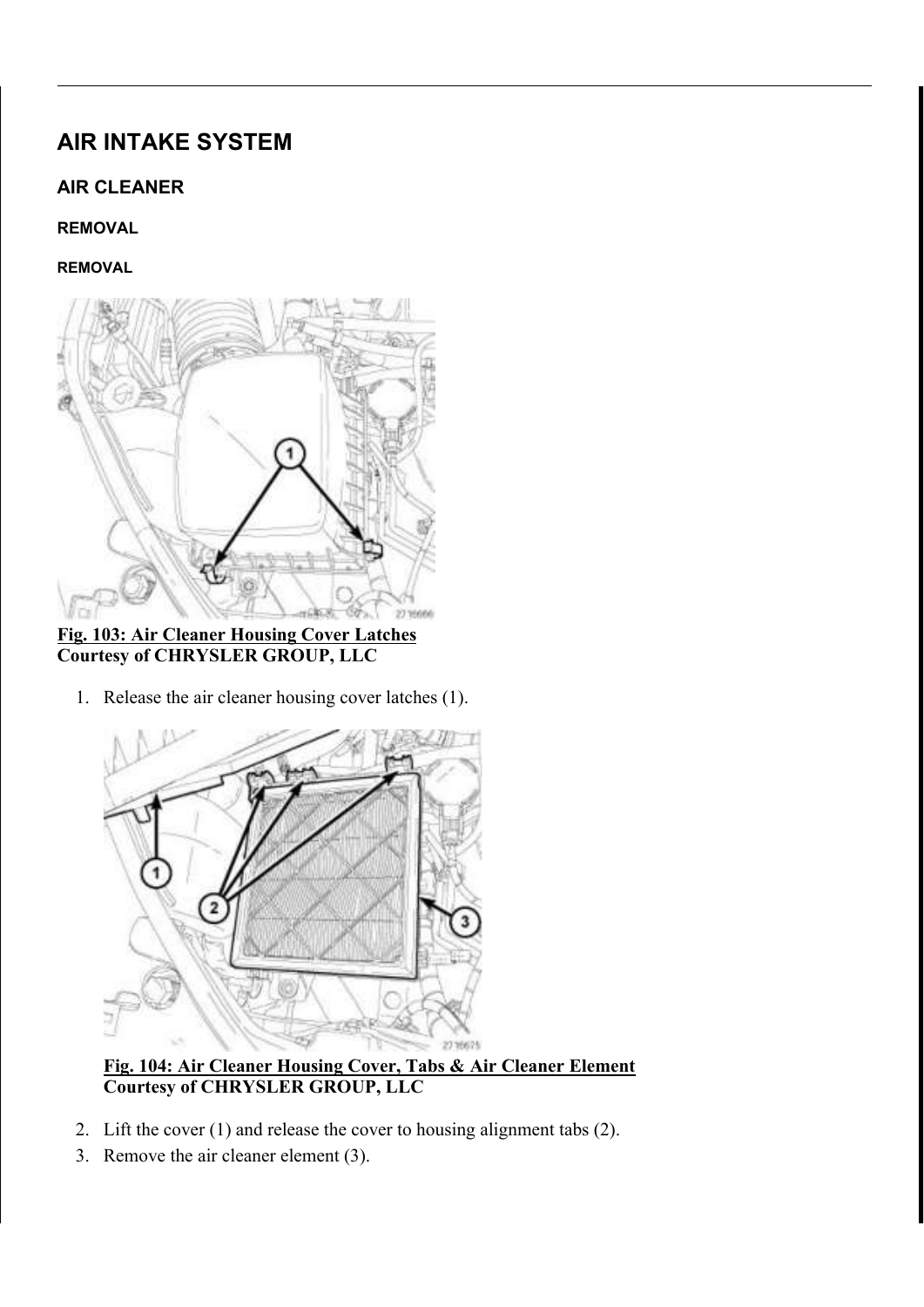## CAUTION: Do not use compressed air to clean out the air cleaner housing without first covering the air inlet to the throttle body. Dirt or foreign objects could enter the intake manifold causing engine damage.

4. Remove any dirt or debris from the bottom of the air cleaner housing.

## INSTALLATION

#### INSTALLATION



Fig. 105: Air Cleaner Housing Cover, Tabs & Air Cleaner Element Courtesy of CHRYSLER GROUP, LLC

- 1. Install the air cleaner element (3) into the air cleaner housing.
- 2. Position the cover (1) so that the alignment tabs insert into the lower housing (2).



Fig. 106: Air Cleaner Housing Cover Latches Courtesy of CHRYSLER GROUP, LLC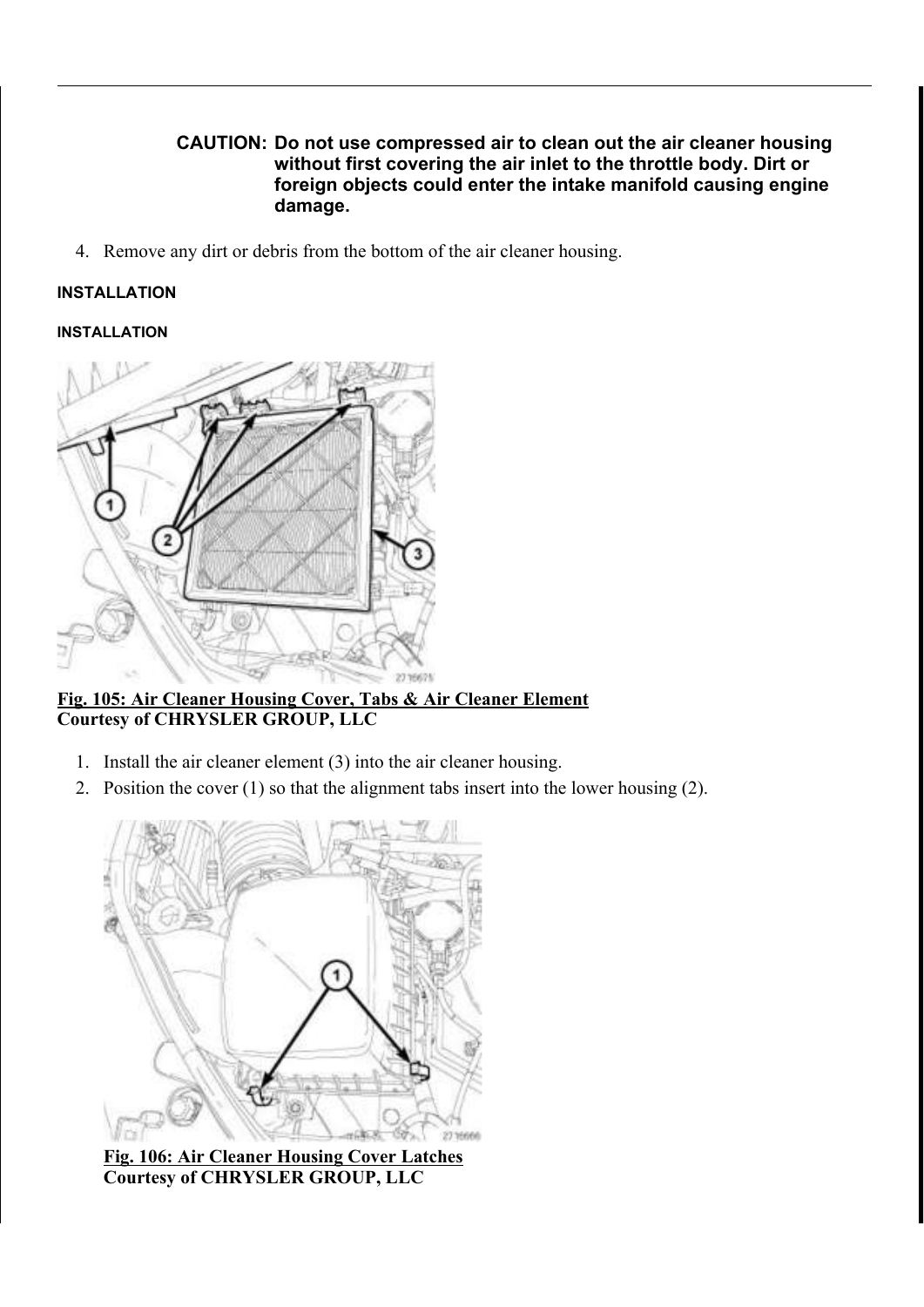3. Seat the cover onto the housing and secure the housing cover latches (1).

# BODY, AIR CLEANER

# REMOVAL

## REMOVAL



Fig. 107: Engine Cover Courtesy of CHRYSLER GROUP, LLC

- 1. Disconnect and isolate the negative battery cable.
- 2. Remove the engine cover (1).



Fig. 108: Air Inlet Hose, Air Temperature (IAT) Sensor Connector & Clamps Courtesy of CHRYSLER GROUP, LLC

- 3. Disconnect the electrical connector (2) from the Inlet Air Temperature (IAT) sensor.
- 4. Loosen the clamp (1) at the throttle body.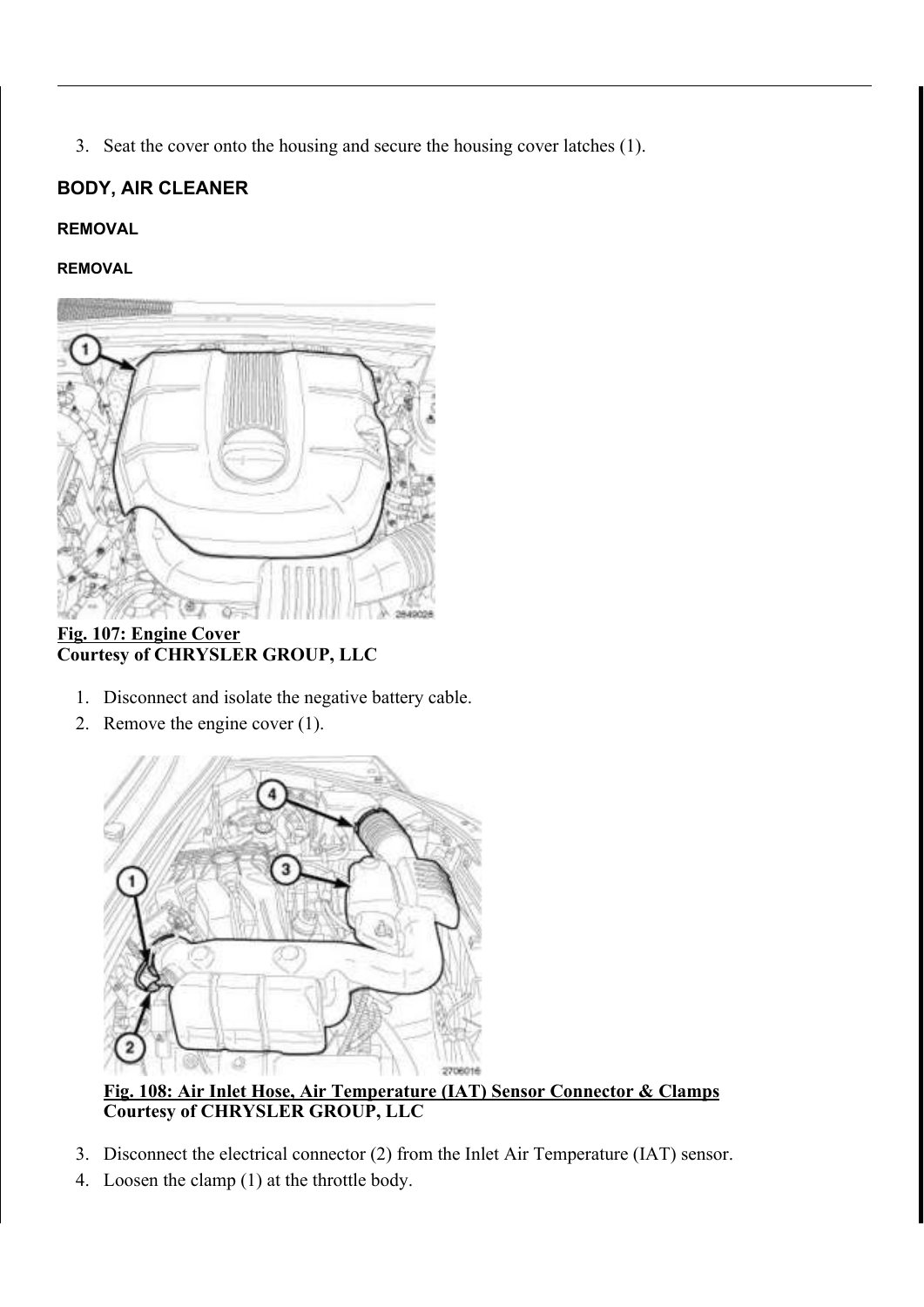- 5. Loosen the clamp (4) at the air cleaner body.
- 6. Remove the resonator (3).



Fig. 109: Air Cleaner Body, Hood Seal, Push Pin, Air Makeup Hose & Hose Retainer Courtesy of CHRYSLER GROUP, LLC

- 7. Disconnect the fresh air makeup hose (4) from the air cleaner body.
- 8. Disengage the hose retainer (5) from the air cleaner body.
- 9. Remove the push pin (3).
- 10. Reposition the hood seal (2) and pull the air cleaner body (1) straight up off of the locating pins.

# INSTALLATION

# INSTALLATION



Fig. 110: Air Cleaner Body, Hood Seal, Push Pin, Air Makeup Hose & Hose Retainer Courtesy of CHRYSLER GROUP, LLC

1. Install the air cleaner body (1) straight down on the locating pins while routing the air inlet under the